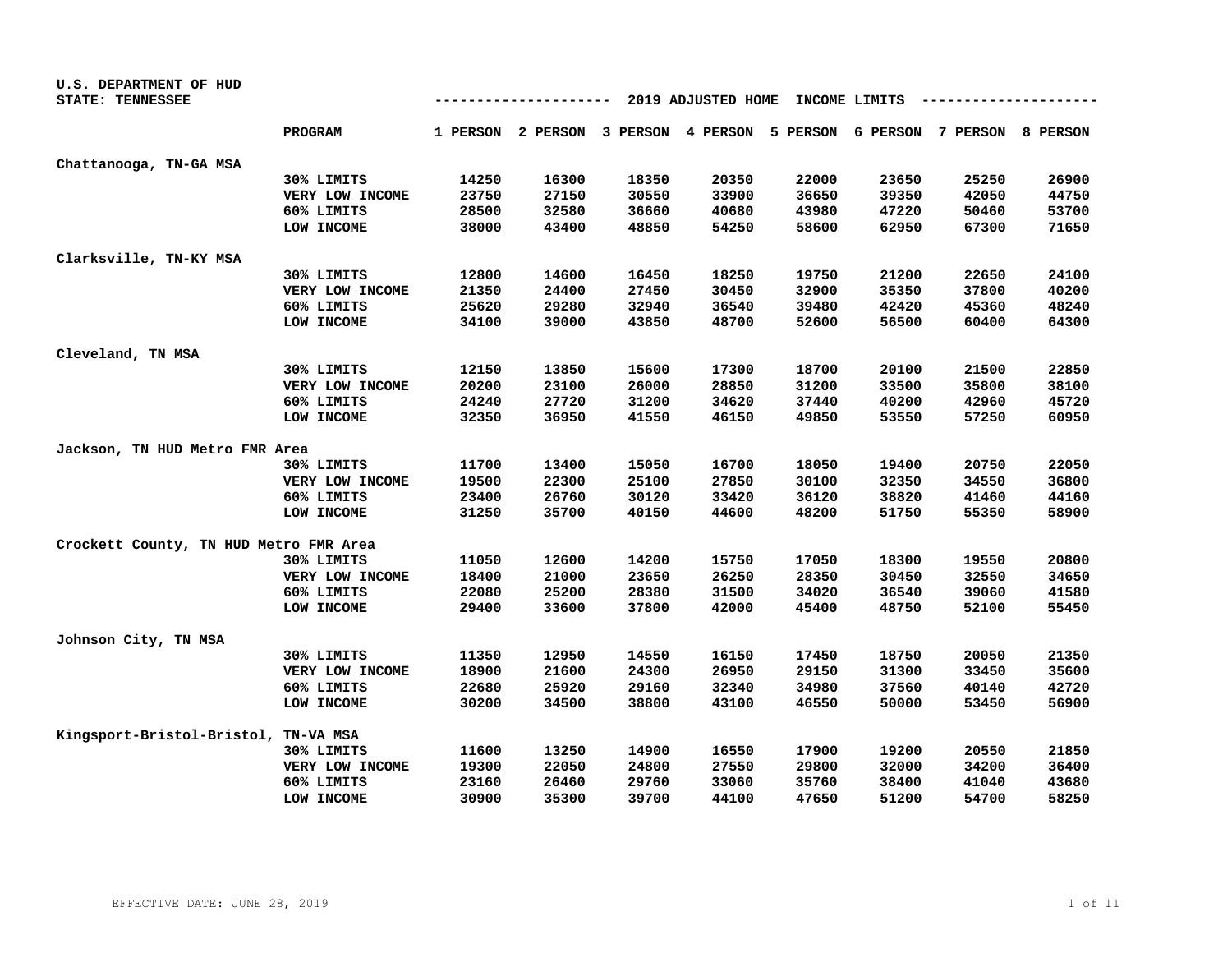| U.S. DEPARTMENT OF HUD                 |                 |                                     |       |       |       |       |       |                                                                         |       |
|----------------------------------------|-----------------|-------------------------------------|-------|-------|-------|-------|-------|-------------------------------------------------------------------------|-------|
| STATE: TENNESSEE                       |                 | 2019 ADJUSTED HOME<br>INCOME LIMITS |       |       |       |       |       |                                                                         |       |
|                                        | <b>PROGRAM</b>  |                                     |       |       |       |       |       | 1 PERSON 2 PERSON 3 PERSON 4 PERSON 5 PERSON 6 PERSON 7 PERSON 8 PERSON |       |
| Knoxville, TN HUD Metro FMR Area       |                 |                                     |       |       |       |       |       |                                                                         |       |
|                                        | 30% LIMITS      | 14700                               | 16800 | 18900 | 20950 | 22650 | 24350 | 26000                                                                   | 27700 |
|                                        | VERY LOW INCOME | 24500                               | 28000 | 31500 | 34950 | 37750 | 40550 | 43350                                                                   | 46150 |
|                                        | 60% LIMITS      | 29400                               | 33600 | 37800 | 41940 | 45300 | 48660 | 52020                                                                   | 55380 |
|                                        | LOW INCOME      | 39150                               | 44750 | 50350 | 55900 | 60400 | 64850 | 69350                                                                   | 73800 |
| Grainger County, TN HUD Metro FMR Area |                 |                                     |       |       |       |       |       |                                                                         |       |
|                                        | 30% LIMITS      | 11050                               | 12600 | 14200 | 15750 | 17050 | 18300 | 19550                                                                   | 20800 |
|                                        | VERY LOW INCOME | 18400                               | 21000 | 23650 | 26250 | 28350 | 30450 | 32550                                                                   | 34650 |
|                                        | 60% LIMITS      | 22080                               | 25200 | 28380 | 31500 | 34020 | 36540 | 39060                                                                   | 41580 |
|                                        | LOW INCOME      | 29400                               | 33600 | 37800 | 42000 | 45400 | 48750 | 52100                                                                   | 55450 |
| Campbell County, TN HUD Metro FMR Area |                 |                                     |       |       |       |       |       |                                                                         |       |
|                                        | 30% LIMITS      | 11050                               | 12600 | 14200 | 15750 | 17050 | 18300 | 19550                                                                   | 20800 |
|                                        | VERY LOW INCOME | 18400                               | 21000 | 23650 | 26250 | 28350 | 30450 | 32550                                                                   | 34650 |
|                                        | 60% LIMITS      | 22080                               | 25200 | 28380 | 31500 | 34020 | 36540 | 39060                                                                   | 41580 |
|                                        | LOW INCOME      | 29400                               | 33600 | 37800 | 42000 | 45400 | 48750 | 52100                                                                   | 55450 |
| Morgan County, TN HUD Metro FMR Area   |                 |                                     |       |       |       |       |       |                                                                         |       |
|                                        | 30% LIMITS      | 11050                               | 12600 | 14200 | 15750 | 17050 | 18300 | 19550                                                                   | 20800 |
|                                        | VERY LOW INCOME | 18400                               | 21000 | 23650 | 26250 | 28350 | 30450 | 32550                                                                   | 34650 |
|                                        | 60% LIMITS      | 22080                               | 25200 | 28380 | 31500 | 34020 | 36540 | 39060                                                                   | 41580 |
|                                        | LOW INCOME      | 29400                               | 33600 | 37800 | 42000 | 45400 | 48750 | 52100                                                                   | 55450 |
| Roane County, TN HUD Metro FMR Area    |                 |                                     |       |       |       |       |       |                                                                         |       |
|                                        | 30% LIMITS      | 12600                               | 14400 | 16200 | 18000 | 19450 | 20900 | 22350                                                                   | 23800 |
|                                        | VERY LOW INCOME | 21000                               | 24000 | 27000 | 30000 | 32400 | 34800 | 37200                                                                   | 39600 |
|                                        | 60% LIMITS      | 25200                               | 28800 | 32400 | 36000 | 38880 | 41760 | 44640                                                                   | 47520 |
|                                        | LOW INCOME      | 33600                               | 38400 | 43200 | 48000 | 51850 | 55700 | 59550                                                                   | 63400 |
| Memphis, TN-MS-AR HUD Metro FMR Area   |                 |                                     |       |       |       |       |       |                                                                         |       |
|                                        | 30% LIMITS      | 13850                               | 15800 | 17800 | 19750 | 21350 | 22950 | 24500                                                                   | 26100 |
|                                        | VERY LOW INCOME | 23100                               | 26400 | 29700 | 32950 | 35600 | 38250 | 40900                                                                   | 43500 |
|                                        | 60% LIMITS      | 27720                               | 31680 | 35640 | 39540 | 42720 | 45900 | 49080                                                                   | 52200 |
|                                        | LOW INCOME      | 36900                               | 42200 | 47450 | 52700 | 56950 | 61150 | 65350                                                                   | 69600 |
| Morristown, TN MSA                     |                 |                                     |       |       |       |       |       |                                                                         |       |
|                                        | 30% LIMITS      | 11750                               | 13400 | 15100 | 16750 | 18100 | 19450 | 20800                                                                   | 22150 |
|                                        | VERY LOW INCOME | 19600                               | 22400 | 25200 | 27950 | 30200 | 32450 | 34700                                                                   | 36900 |
|                                        | 60% LIMITS      | 23520                               | 26880 | 30240 | 33540 | 36240 | 38940 | 41640                                                                   | 44280 |
|                                        | LOW INCOME      | 31300                               | 35800 | 40250 | 44700 | 48300 | 51900 | 55450                                                                   | 59050 |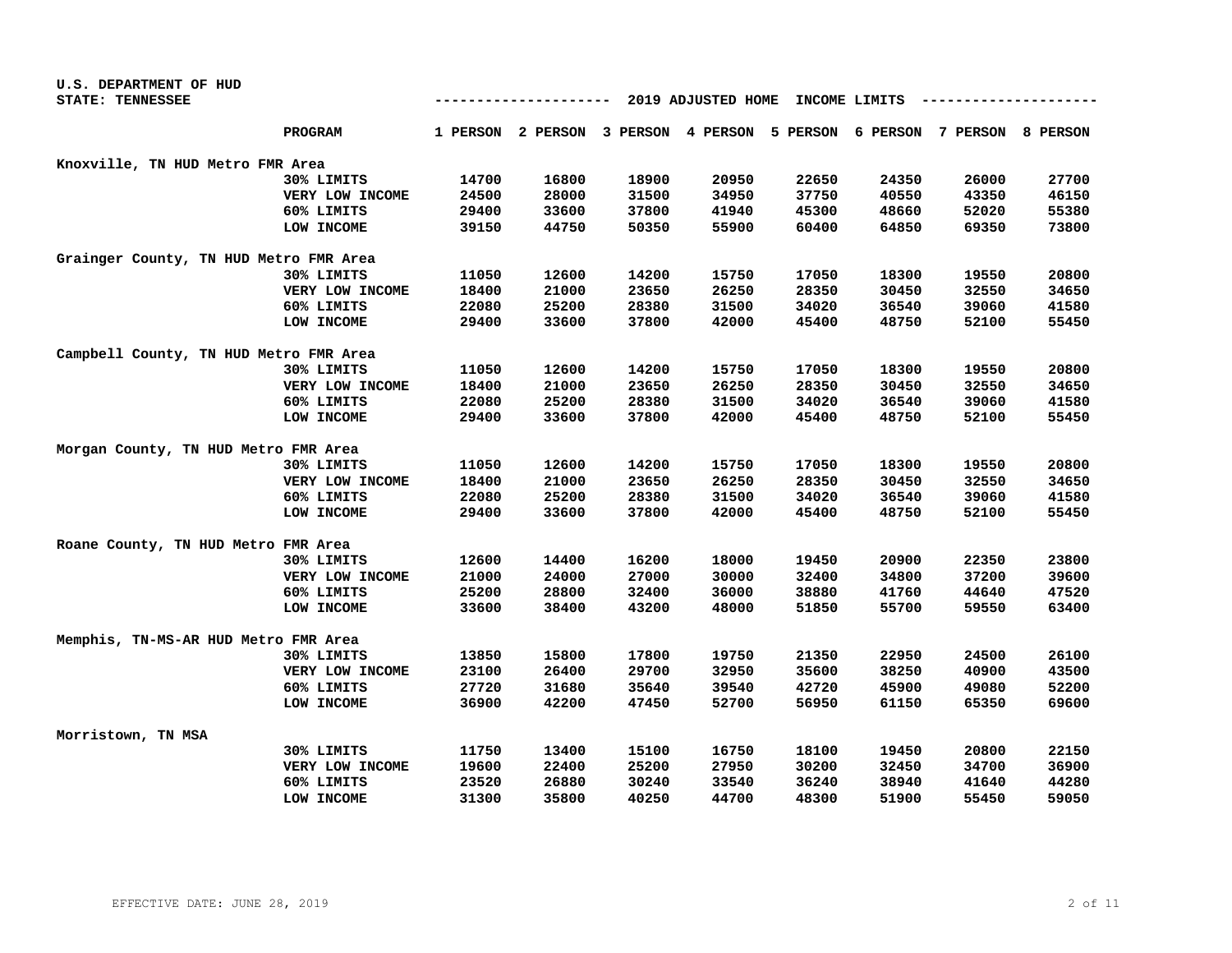| U.S. DEPARTMENT OF HUD                      |                                                |       |                                     |       |       |       |       |                                     |       |
|---------------------------------------------|------------------------------------------------|-------|-------------------------------------|-------|-------|-------|-------|-------------------------------------|-------|
| STATE: TENNESSEE                            | 2019 ADJUSTED HOME<br>INCOME LIMITS<br>------- |       |                                     |       |       |       |       |                                     |       |
|                                             | <b>PROGRAM</b>                                 |       | 1 PERSON 2 PERSON 3 PERSON 4 PERSON |       |       |       |       | 5 PERSON 6 PERSON 7 PERSON 8 PERSON |       |
| Nashville-Davidson--Murfreesboro--Franklin, |                                                |       |                                     |       |       |       |       |                                     |       |
|                                             | 30% LIMITS                                     | 16800 | 19200                               | 21600 | 24000 | 25950 | 27850 | 29800                               | 31700 |
|                                             | VERY LOW INCOME                                | 28000 | 32000                               | 36000 | 40000 | 43200 | 46400 | 49600                               | 52800 |
|                                             | 60% LIMITS                                     | 33600 | 38400                               | 43200 | 48000 | 51840 | 55680 | 59520                               | 63360 |
|                                             | LOW INCOME                                     | 44800 | 51200                               | 57600 | 64000 | 69150 | 74250 | 79400                               | 84500 |
| Hickman County, TN HUD Metro FMR Area       |                                                |       |                                     |       |       |       |       |                                     |       |
|                                             | 30% LIMITS                                     | 11050 | 12600                               | 14200 | 15750 | 17050 | 18300 | 19550                               | 20800 |
|                                             | VERY LOW INCOME                                | 18400 | 21000                               | 23650 | 26250 | 28350 | 30450 | 32550                               | 34650 |
|                                             | 60% LIMITS                                     | 22080 | 25200                               | 28380 | 31500 | 34020 | 36540 | 39060                               | 41580 |
|                                             | LOW INCOME                                     | 29400 | 33600                               | 37800 | 42000 | 45400 | 48750 | 52100                               | 55450 |
| Macon County, TN HUD Metro FMR Area         |                                                |       |                                     |       |       |       |       |                                     |       |
|                                             | 30% LIMITS                                     | 11050 | 12600                               | 14200 | 15750 | 17050 | 18300 | 19550                               | 20800 |
|                                             | VERY LOW INCOME                                | 18400 | 21000                               | 23650 | 26250 | 28350 | 30450 | 32550                               | 34650 |
|                                             | 60% LIMITS                                     | 22080 | 25200                               | 28380 | 31500 | 34020 | 36540 | 39060                               | 41580 |
|                                             | LOW INCOME                                     | 29400 | 33600                               | 37800 | 42000 | 45400 | 48750 | 52100                               | 55450 |
| Maury County, TN HUD Metro FMR Area         |                                                |       |                                     |       |       |       |       |                                     |       |
|                                             | 30% LIMITS                                     | 13600 | 15550                               | 17500 | 19400 | 21000 | 22550 | 24100                               | 25650 |
|                                             | VERY LOW INCOME                                | 22650 | 25900                               | 29150 | 32350 | 34950 | 37550 | 40150                               | 42750 |
|                                             | 60% LIMITS                                     | 27180 | 31080                               | 34980 | 38820 | 41940 | 45060 | 48180                               | 51300 |
|                                             | LOW INCOME                                     | 36250 | 41400                               | 46600 | 51750 | 55900 | 60050 | 64200                               | 68350 |
| Smith County, TN HUD Metro FMR Area         |                                                |       |                                     |       |       |       |       |                                     |       |
|                                             | 30% LIMITS                                     | 12150 | 13850                               | 15600 | 17300 | 18700 | 20100 | 21500                               | 22850 |
|                                             | VERY LOW INCOME                                | 20200 | 23050                               | 25950 | 28800 | 31150 | 33450 | 35750                               | 38050 |
|                                             | 60% LIMITS                                     | 24240 | 27660                               | 31140 | 34560 | 37380 | 40140 | 42900                               | 45660 |
|                                             | LOW INCOME                                     | 32300 | 36900                               | 41500 | 46100 | 49800 | 53500 | 57200                               | 60900 |
| Bedford County, TN                          |                                                |       |                                     |       |       |       |       |                                     |       |
|                                             | 30% LIMITS                                     | 11200 | 12800                               | 14400 | 16000 | 17300 | 18600 | 19850                               | 21150 |
|                                             | VERY LOW INCOME                                | 18700 | 21350                               | 24000 | 26650 | 28800 | 30950 | 33050                               | 35200 |
|                                             | 60% LIMITS                                     | 22440 | 25620                               | 28800 | 31980 | 34560 | 37140 | 39660                               | 42240 |
|                                             | LOW INCOME                                     | 29900 | 34150                               | 38400 | 42650 | 46100 | 49500 | 52900                               | 56300 |
| Benton County, TN                           |                                                |       |                                     |       |       |       |       |                                     |       |
|                                             | 30% LIMITS                                     | 11050 | 12600                               | 14200 | 15750 | 17050 | 18300 | 19550                               | 20800 |
|                                             | VERY LOW INCOME                                | 18400 | 21000                               | 23650 | 26250 | 28350 | 30450 | 32550                               | 34650 |
|                                             | 60% LIMITS                                     | 22080 | 25200                               | 28380 | 31500 | 34020 | 36540 | 39060                               | 41580 |
|                                             | LOW INCOME                                     | 29400 | 33600                               | 37800 | 42000 | 45400 | 48750 | 52100                               | 55450 |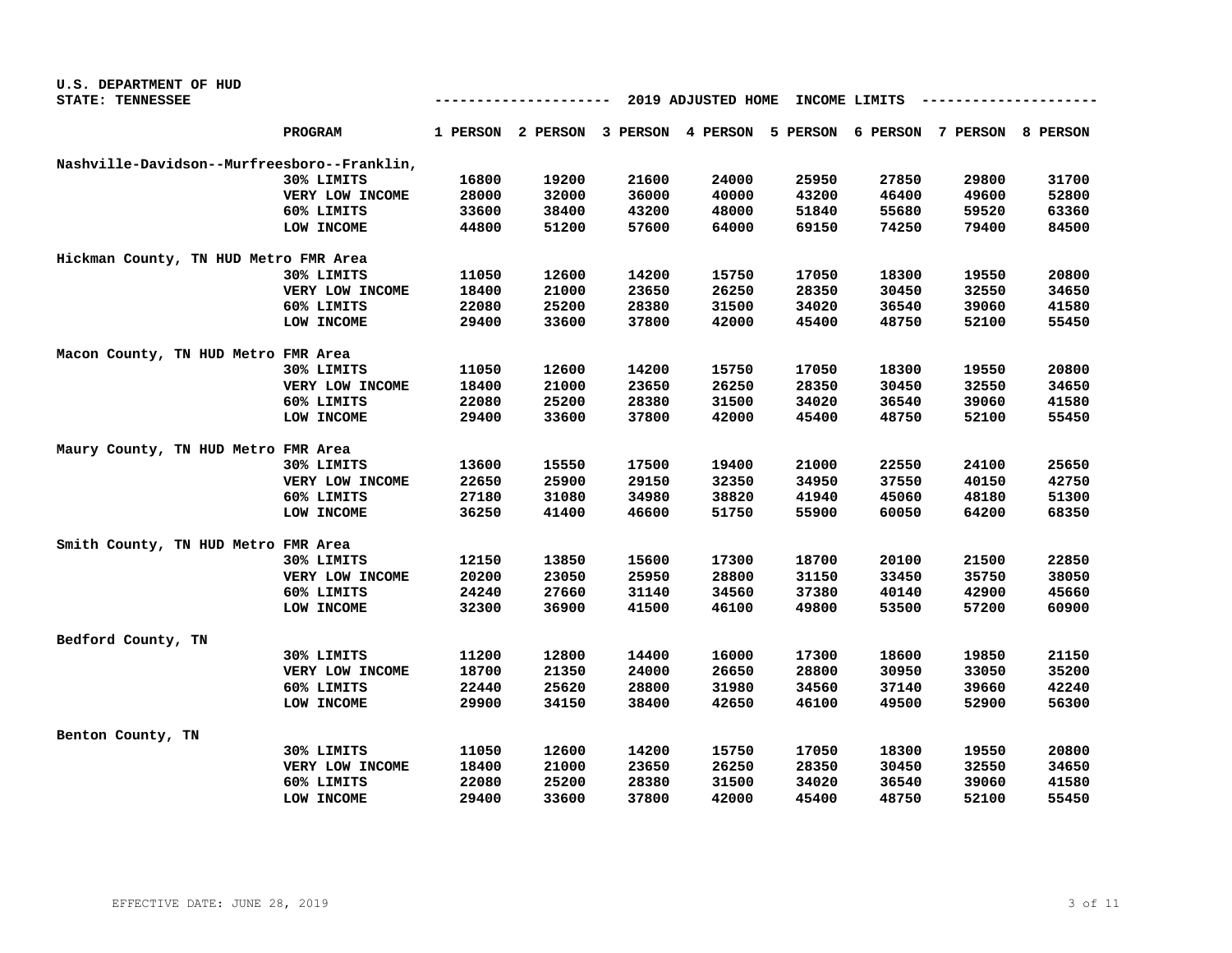| U.S. DEPARTMENT OF HUD<br>STATE: TENNESSEE |                 |       | ------ |       | 2019 ADJUSTED HOME |       | INCOME LIMITS |                                                                         |       |
|--------------------------------------------|-----------------|-------|--------|-------|--------------------|-------|---------------|-------------------------------------------------------------------------|-------|
|                                            | <b>PROGRAM</b>  |       |        |       |                    |       |               | 1 PERSON 2 PERSON 3 PERSON 4 PERSON 5 PERSON 6 PERSON 7 PERSON 8 PERSON |       |
| Bledsoe County, TN                         |                 |       |        |       |                    |       |               |                                                                         |       |
|                                            | 30% LIMITS      | 11050 | 12600  | 14200 | 15750              | 17050 | 18300         | 19550                                                                   | 20800 |
|                                            | VERY LOW INCOME | 18400 | 21000  | 23650 | 26250              | 28350 | 30450         | 32550                                                                   | 34650 |
|                                            | 60% LIMITS      | 22080 | 25200  | 28380 | 31500              | 34020 | 36540         | 39060                                                                   | 41580 |
|                                            | LOW INCOME      | 29400 | 33600  | 37800 | 42000              | 45400 | 48750         | 52100                                                                   | 55450 |
| Carroll County, TN                         |                 |       |        |       |                    |       |               |                                                                         |       |
|                                            | 30% LIMITS      | 11050 | 12600  | 14200 | 15750              | 17050 | 18300         | 19550                                                                   | 20800 |
|                                            | VERY LOW INCOME | 18400 | 21000  | 23650 | 26250              | 28350 | 30450         | 32550                                                                   | 34650 |
|                                            | 60% LIMITS      | 22080 | 25200  | 28380 | 31500              | 34020 | 36540         | 39060                                                                   | 41580 |
|                                            | LOW INCOME      | 29400 | 33600  | 37800 | 42000              | 45400 | 48750         | 52100                                                                   | 55450 |
| Claiborne County, TN                       |                 |       |        |       |                    |       |               |                                                                         |       |
|                                            | 30% LIMITS      | 11050 | 12600  | 14200 | 15750              | 17050 | 18300         | 19550                                                                   | 20800 |
|                                            | VERY LOW INCOME | 18400 | 21000  | 23650 | 26250              | 28350 | 30450         | 32550                                                                   | 34650 |
|                                            | 60% LIMITS      | 22080 | 25200  | 28380 | 31500              | 34020 | 36540         | 39060                                                                   | 41580 |
|                                            | LOW INCOME      | 29400 | 33600  | 37800 | 42000              | 45400 | 48750         | 52100                                                                   | 55450 |
| Clay County, TN                            |                 |       |        |       |                    |       |               |                                                                         |       |
|                                            | 30% LIMITS      | 11050 | 12600  | 14200 | 15750              | 17050 | 18300         | 19550                                                                   | 20800 |
|                                            | VERY LOW INCOME | 18400 | 21000  | 23650 | 26250              | 28350 | 30450         | 32550                                                                   | 34650 |
|                                            | 60% LIMITS      | 22080 | 25200  | 28380 | 31500              | 34020 | 36540         | 39060                                                                   | 41580 |
|                                            | LOW INCOME      | 29400 | 33600  | 37800 | 42000              | 45400 | 48750         | 52100                                                                   | 55450 |
| Cocke County, TN                           |                 |       |        |       |                    |       |               |                                                                         |       |
|                                            | 30% LIMITS      | 11050 | 12600  | 14200 | 15750              | 17050 | 18300         | 19550                                                                   | 20800 |
|                                            | VERY LOW INCOME | 18400 | 21000  | 23650 | 26250              | 28350 | 30450         | 32550                                                                   | 34650 |
|                                            | 60% LIMITS      | 22080 | 25200  | 28380 | 31500              | 34020 | 36540         | 39060                                                                   | 41580 |
|                                            | LOW INCOME      | 29400 | 33600  | 37800 | 42000              | 45400 | 48750         | 52100                                                                   | 55450 |
| Coffee County, TN                          |                 |       |        |       |                    |       |               |                                                                         |       |
|                                            | 30% LIMITS      | 12150 | 13850  | 15600 | 17300              | 18700 | 20100         | 21500                                                                   | 22850 |
|                                            | VERY LOW INCOME | 20200 | 23100  | 26000 | 28850              | 31200 | 33500         | 35800                                                                   | 38100 |
|                                            | 60% LIMITS      | 24240 | 27720  | 31200 | 34620              | 37440 | 40200         | 42960                                                                   | 45720 |
|                                            | LOW INCOME      | 32350 | 36950  | 41550 | 46150              | 49850 | 53550         | 57250                                                                   | 60950 |
| Cumberland County, TN                      |                 |       |        |       |                    |       |               |                                                                         |       |
|                                            | 30% LIMITS      | 11050 | 12600  | 14200 | 15750              | 17050 | 18300         | 19550                                                                   | 20800 |
|                                            | VERY LOW INCOME | 18400 | 21000  | 23650 | 26250              | 28350 | 30450         | 32550                                                                   | 34650 |
|                                            | 60% LIMITS      | 22080 | 25200  | 28380 | 31500              | 34020 | 36540         | 39060                                                                   | 41580 |
|                                            | LOW INCOME      | 29400 | 33600  | 37800 | 42000              | 45400 | 48750         | 52100                                                                   | 55450 |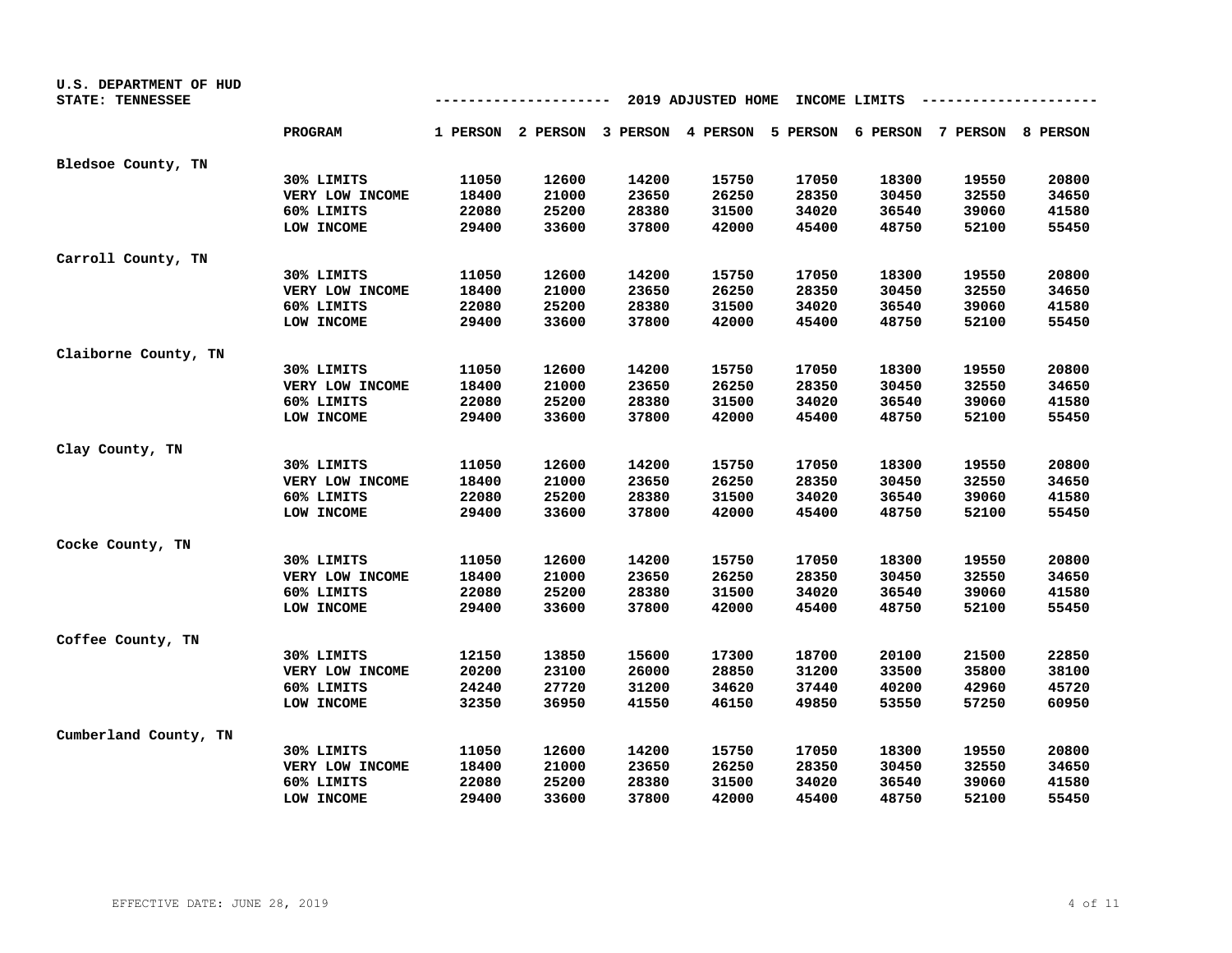| U.S. DEPARTMENT OF HUD<br>STATE: TENNESSEE |                 |       |       | ---   | 2019 ADJUSTED HOME |       | INCOME LIMITS |                                                                         |       |
|--------------------------------------------|-----------------|-------|-------|-------|--------------------|-------|---------------|-------------------------------------------------------------------------|-------|
|                                            | <b>PROGRAM</b>  |       |       |       |                    |       |               | 1 PERSON 2 PERSON 3 PERSON 4 PERSON 5 PERSON 6 PERSON 7 PERSON 8 PERSON |       |
| Decatur County, TN                         |                 |       |       |       |                    |       |               |                                                                         |       |
|                                            | 30% LIMITS      | 11050 | 12600 | 14200 | 15750              | 17050 | 18300         | 19550                                                                   | 20800 |
|                                            | VERY LOW INCOME | 18400 | 21000 | 23650 | 26250              | 28350 | 30450         | 32550                                                                   | 34650 |
|                                            | 60% LIMITS      | 22080 | 25200 | 28380 | 31500              | 34020 | 36540         | 39060                                                                   | 41580 |
|                                            | LOW INCOME      | 29400 | 33600 | 37800 | 42000              | 45400 | 48750         | 52100                                                                   | 55450 |
| DeKalb County, TN                          |                 |       |       |       |                    |       |               |                                                                         |       |
|                                            | 30% LIMITS      | 11050 | 12600 | 14200 | 15750              | 17050 | 18300         | 19550                                                                   | 20800 |
|                                            | VERY LOW INCOME | 18400 | 21000 | 23650 | 26250              | 28350 | 30450         | 32550                                                                   | 34650 |
|                                            | 60% LIMITS      | 22080 | 25200 | 28380 | 31500              | 34020 | 36540         | 39060                                                                   | 41580 |
|                                            | LOW INCOME      | 29400 | 33600 | 37800 | 42000              | 45400 | 48750         | 52100                                                                   | 55450 |
| Dyer County, TN                            |                 |       |       |       |                    |       |               |                                                                         |       |
|                                            | 30% LIMITS      | 11700 | 13400 | 15050 | 16700              | 18050 | 19400         | 20750                                                                   | 22050 |
|                                            | VERY LOW INCOME | 19500 | 22300 | 25100 | 27850              | 30100 | 32350         | 34550                                                                   | 36800 |
|                                            | 60% LIMITS      | 23400 | 26760 | 30120 | 33420              | 36120 | 38820         | 41460                                                                   | 44160 |
|                                            | LOW INCOME      | 31200 | 35650 | 40100 | 44550              | 48150 | 51700         | 55250                                                                   | 58850 |
| Fentress County, TN                        |                 |       |       |       |                    |       |               |                                                                         |       |
|                                            | 30% LIMITS      | 11050 | 12600 | 14200 | 15750              | 17050 | 18300         | 19550                                                                   | 20800 |
|                                            | VERY LOW INCOME | 18400 | 21000 | 23650 | 26250              | 28350 | 30450         | 32550                                                                   | 34650 |
|                                            | 60% LIMITS      | 22080 | 25200 | 28380 | 31500              | 34020 | 36540         | 39060                                                                   | 41580 |
|                                            | LOW INCOME      | 29400 | 33600 | 37800 | 42000              | 45400 | 48750         | 52100                                                                   | 55450 |
| Franklin County, TN                        |                 |       |       |       |                    |       |               |                                                                         |       |
|                                            | 30% LIMITS      | 11600 | 13250 | 14900 | 16550              | 17900 | 19200         | 20550                                                                   | 21850 |
|                                            | VERY LOW INCOME | 19300 | 22050 | 24800 | 27550              | 29800 | 32000         | 34200                                                                   | 36400 |
|                                            | 60% LIMITS      | 23160 | 26460 | 29760 | 33060              | 35760 | 38400         | 41040                                                                   | 43680 |
|                                            | LOW INCOME      | 30900 | 35300 | 39700 | 44100              | 47650 | 51200         | 54700                                                                   | 58250 |
| Gibson County, TN                          |                 |       |       |       |                    |       |               |                                                                         |       |
|                                            | 30% LIMITS      | 11050 | 12600 | 14200 | 15750              | 17050 | 18300         | 19550                                                                   | 20800 |
|                                            | VERY LOW INCOME | 18400 | 21000 | 23650 | 26250              | 28350 | 30450         | 32550                                                                   | 34650 |
|                                            | 60% LIMITS      | 22080 | 25200 | 28380 | 31500              | 34020 | 36540         | 39060                                                                   | 41580 |
|                                            | LOW INCOME      | 29400 | 33600 | 37800 | 42000              | 45400 | 48750         | 52100                                                                   | 55450 |
| Giles County, TN                           |                 |       |       |       |                    |       |               |                                                                         |       |
|                                            | 30% LIMITS      | 11350 | 12950 | 14550 | 16150              | 17450 | 18750         | 20050                                                                   | 21350 |
|                                            | VERY LOW INCOME | 18900 | 21600 | 24300 | 26950              | 29150 | 31300         | 33450                                                                   | 35600 |
|                                            | 60% LIMITS      | 22680 | 25920 | 29160 | 32340              | 34980 | 37560         | 40140                                                                   | 42720 |
|                                            | LOW INCOME      | 30200 | 34500 | 38800 | 43100              | 46550 | 50000         | 53450                                                                   | 56900 |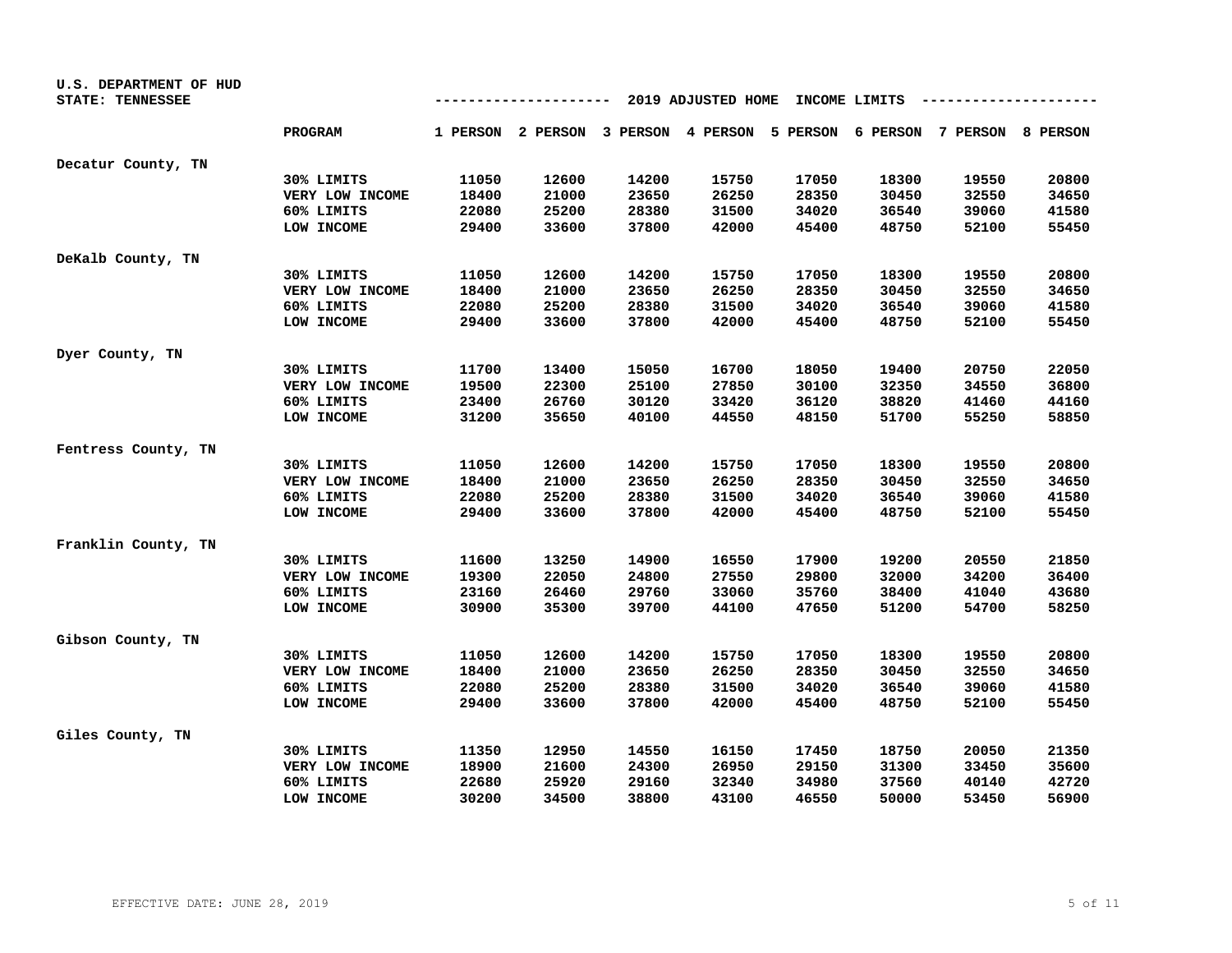| U.S. DEPARTMENT OF HUD<br>STATE: TENNESSEE |                 |       |       |       | 2019 ADJUSTED HOME |       | INCOME LIMITS |                                                                         |       |
|--------------------------------------------|-----------------|-------|-------|-------|--------------------|-------|---------------|-------------------------------------------------------------------------|-------|
|                                            | <b>PROGRAM</b>  |       |       |       |                    |       |               | 1 PERSON 2 PERSON 3 PERSON 4 PERSON 5 PERSON 6 PERSON 7 PERSON 8 PERSON |       |
| Greene County, TN                          |                 |       |       |       |                    |       |               |                                                                         |       |
|                                            | 30% LIMITS      | 11600 | 13250 | 14900 | 16550              | 17900 | 19200         | 20550                                                                   | 21850 |
|                                            | VERY LOW INCOME | 19300 | 22050 | 24800 | 27550              | 29800 | 32000         | 34200                                                                   | 36400 |
|                                            | 60% LIMITS      | 23160 | 26460 | 29760 | 33060              | 35760 | 38400         | 41040                                                                   | 43680 |
|                                            | LOW INCOME      | 30900 | 35300 | 39700 | 44100              | 47650 | 51200         | 54700                                                                   | 58250 |
| Grundy County, TN                          |                 |       |       |       |                    |       |               |                                                                         |       |
|                                            | 30% LIMITS      | 11050 | 12600 | 14200 | 15750              | 17050 | 18300         | 19550                                                                   | 20800 |
|                                            | VERY LOW INCOME | 18400 | 21000 | 23650 | 26250              | 28350 | 30450         | 32550                                                                   | 34650 |
|                                            | 60% LIMITS      | 22080 | 25200 | 28380 | 31500              | 34020 | 36540         | 39060                                                                   | 41580 |
|                                            | LOW INCOME      | 29400 | 33600 | 37800 | 42000              | 45400 | 48750         | 52100                                                                   | 55450 |
| Hancock County, TN                         |                 |       |       |       |                    |       |               |                                                                         |       |
|                                            | 30% LIMITS      | 11050 | 12600 | 14200 | 15750              | 17050 | 18300         | 19550                                                                   | 20800 |
|                                            | VERY LOW INCOME | 18400 | 21000 | 23650 | 26250              | 28350 | 30450         | 32550                                                                   | 34650 |
|                                            | 60% LIMITS      | 22080 | 25200 | 28380 | 31500              | 34020 | 36540         | 39060                                                                   | 41580 |
|                                            | LOW INCOME      | 29400 | 33600 | 37800 | 42000              | 45400 | 48750         | 52100                                                                   | 55450 |
| Hardeman County, TN                        |                 |       |       |       |                    |       |               |                                                                         |       |
|                                            | 30% LIMITS      | 11050 | 12600 | 14200 | 15750              | 17050 | 18300         | 19550                                                                   | 20800 |
|                                            | VERY LOW INCOME | 18400 | 21000 | 23650 | 26250              | 28350 | 30450         | 32550                                                                   | 34650 |
|                                            | 60% LIMITS      | 22080 | 25200 | 28380 | 31500              | 34020 | 36540         | 39060                                                                   | 41580 |
|                                            | LOW INCOME      | 29400 | 33600 | 37800 | 42000              | 45400 | 48750         | 52100                                                                   | 55450 |
| Hardin County, TN                          |                 |       |       |       |                    |       |               |                                                                         |       |
|                                            | 30% LIMITS      | 11050 | 12600 | 14200 | 15750              | 17050 | 18300         | 19550                                                                   | 20800 |
|                                            | VERY LOW INCOME | 18400 | 21000 | 23650 | 26250              | 28350 | 30450         | 32550                                                                   | 34650 |
|                                            | 60% LIMITS      | 22080 | 25200 | 28380 | 31500              | 34020 | 36540         | 39060                                                                   | 41580 |
|                                            | LOW INCOME      | 29400 | 33600 | 37800 | 42000              | 45400 | 48750         | 52100                                                                   | 55450 |
| Haywood County, TN                         |                 |       |       |       |                    |       |               |                                                                         |       |
|                                            | 30% LIMITS      | 11050 | 12600 | 14200 | 15750              | 17050 | 18300         | 19550                                                                   | 20800 |
|                                            | VERY LOW INCOME | 18400 | 21000 | 23650 | 26250              | 28350 | 30450         | 32550                                                                   | 34650 |
|                                            | 60% LIMITS      | 22080 | 25200 | 28380 | 31500              | 34020 | 36540         | 39060                                                                   | 41580 |
|                                            | LOW INCOME      | 29400 | 33600 | 37800 | 42000              | 45400 | 48750         | 52100                                                                   | 55450 |
| Henderson County, TN                       |                 |       |       |       |                    |       |               |                                                                         |       |
|                                            | 30% LIMITS      | 11100 | 12700 | 14300 | 15850              | 17150 | 18400         | 19700                                                                   | 20950 |
|                                            | VERY LOW INCOME | 18550 | 21200 | 23850 | 26450              | 28600 | 30700         | 32800                                                                   | 34950 |
|                                            | 60% LIMITS      | 22260 | 25440 | 28620 | 31740              | 34320 | 36840         | 39360                                                                   | 41940 |
|                                            | LOW INCOME      | 29650 | 33850 | 38100 | 42300              | 45700 | 49100         | 52500                                                                   | 55850 |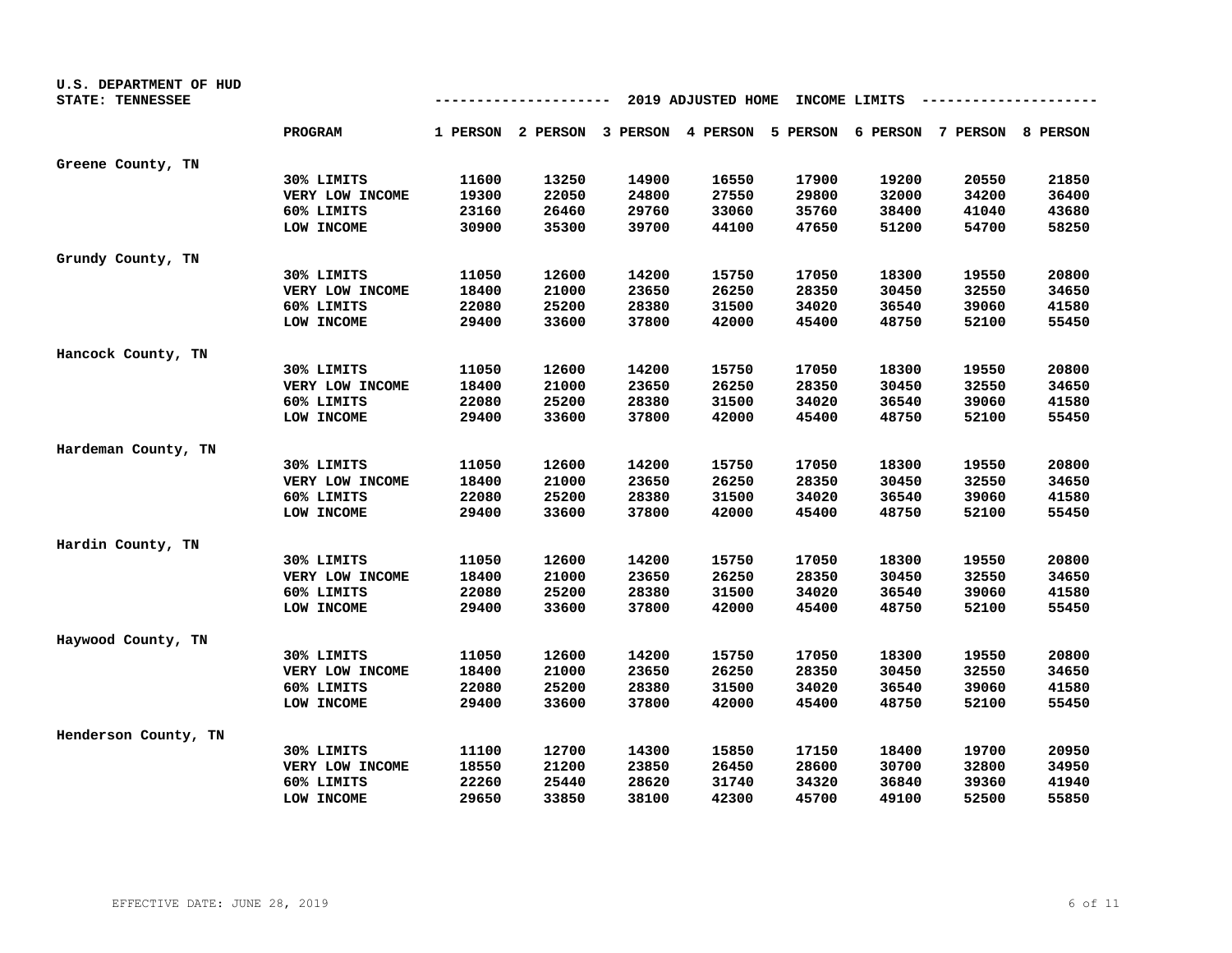| U.S. DEPARTMENT OF HUD<br>STATE: TENNESSEE |                 |       |       |                                     | 2019 ADJUSTED HOME |       | INCOME LIMITS |                                     |       |
|--------------------------------------------|-----------------|-------|-------|-------------------------------------|--------------------|-------|---------------|-------------------------------------|-------|
|                                            | <b>PROGRAM</b>  |       |       | 1 PERSON 2 PERSON 3 PERSON 4 PERSON |                    |       |               | 5 PERSON 6 PERSON 7 PERSON 8 PERSON |       |
| Henry County, TN                           |                 |       |       |                                     |                    |       |               |                                     |       |
|                                            | 30% LIMITS      | 11050 | 12600 | 14200                               | 15750              | 17050 | 18300         | 19550                               | 20800 |
|                                            | VERY LOW INCOME | 18400 | 21000 | 23650                               | 26250              | 28350 | 30450         | 32550                               | 34650 |
|                                            | 60% LIMITS      | 22080 | 25200 | 28380                               | 31500              | 34020 | 36540         | 39060                               | 41580 |
|                                            | LOW INCOME      | 29400 | 33600 | 37800                               | 42000              | 45400 | 48750         | 52100                               | 55450 |
| Houston County, TN                         |                 |       |       |                                     |                    |       |               |                                     |       |
|                                            | 30% LIMITS      | 11050 | 12600 | 14200                               | 15750              | 17050 | 18300         | 19550                               | 20800 |
|                                            | VERY LOW INCOME | 18400 | 21000 | 23650                               | 26250              | 28350 | 30450         | 32550                               | 34650 |
|                                            | 60% LIMITS      | 22080 | 25200 | 28380                               | 31500              | 34020 | 36540         | 39060                               | 41580 |
|                                            | LOW INCOME      | 29400 | 33600 | 37800                               | 42000              | 45400 | 48750         | 52100                               | 55450 |
| Humphreys County, TN                       |                 |       |       |                                     |                    |       |               |                                     |       |
|                                            | 30% LIMITS      | 11800 | 13450 | 15150                               | 16800              | 18150 | 19500         | 20850                               | 22200 |
|                                            | VERY LOW INCOME | 19600 | 22400 | 25200                               | 28000              | 30250 | 32500         | 34750                               | 37000 |
|                                            | 60% LIMITS      | 23520 | 26880 | 30240                               | 33600              | 36300 | 39000         | 41700                               | 44400 |
|                                            | LOW INCOME      | 31400 | 35850 | 40350                               | 44800              | 48400 | 52000         | 55600                               | 59150 |
| Jackson County, TN                         |                 |       |       |                                     |                    |       |               |                                     |       |
|                                            | 30% LIMITS      | 11050 | 12600 | 14200                               | 15750              | 17050 | 18300         | 19550                               | 20800 |
|                                            | VERY LOW INCOME | 18400 | 21000 | 23650                               | 26250              | 28350 | 30450         | 32550                               | 34650 |
|                                            | 60% LIMITS      | 22080 | 25200 | 28380                               | 31500              | 34020 | 36540         | 39060                               | 41580 |
|                                            | LOW INCOME      | 29400 | 33600 | 37800                               | 42000              | 45400 | 48750         | 52100                               | 55450 |
| Johnson County, TN                         |                 |       |       |                                     |                    |       |               |                                     |       |
|                                            | 30% LIMITS      | 11050 | 12600 | 14200                               | 15750              | 17050 | 18300         | 19550                               | 20800 |
|                                            | VERY LOW INCOME | 18400 | 21000 | 23650                               | 26250              | 28350 | 30450         | 32550                               | 34650 |
|                                            | 60% LIMITS      | 22080 | 25200 | 28380                               | 31500              | 34020 | 36540         | 39060                               | 41580 |
|                                            | LOW INCOME      | 29400 | 33600 | 37800                               | 42000              | 45400 | 48750         | 52100                               | 55450 |
| Lake County, TN                            |                 |       |       |                                     |                    |       |               |                                     |       |
|                                            | 30% LIMITS      | 11050 | 12600 | 14200                               | 15750              | 17050 | 18300         | 19550                               | 20800 |
|                                            | VERY LOW INCOME | 18400 | 21000 | 23650                               | 26250              | 28350 | 30450         | 32550                               | 34650 |
|                                            | 60% LIMITS      | 22080 | 25200 | 28380                               | 31500              | 34020 | 36540         | 39060                               | 41580 |
|                                            | LOW INCOME      | 29400 | 33600 | 37800                               | 42000              | 45400 | 48750         | 52100                               | 55450 |
| Lauderdale County, TN                      |                 |       |       |                                     |                    |       |               |                                     |       |
|                                            | 30% LIMITS      | 11050 | 12600 | 14200                               | 15750              | 17050 | 18300         | 19550                               | 20800 |
|                                            | VERY LOW INCOME | 18400 | 21000 | 23650                               | 26250              | 28350 | 30450         | 32550                               | 34650 |
|                                            | 60% LIMITS      | 22080 | 25200 | 28380                               | 31500              | 34020 | 36540         | 39060                               | 41580 |
|                                            | LOW INCOME      | 29400 | 33600 | 37800                               | 42000              | 45400 | 48750         | 52100                               | 55450 |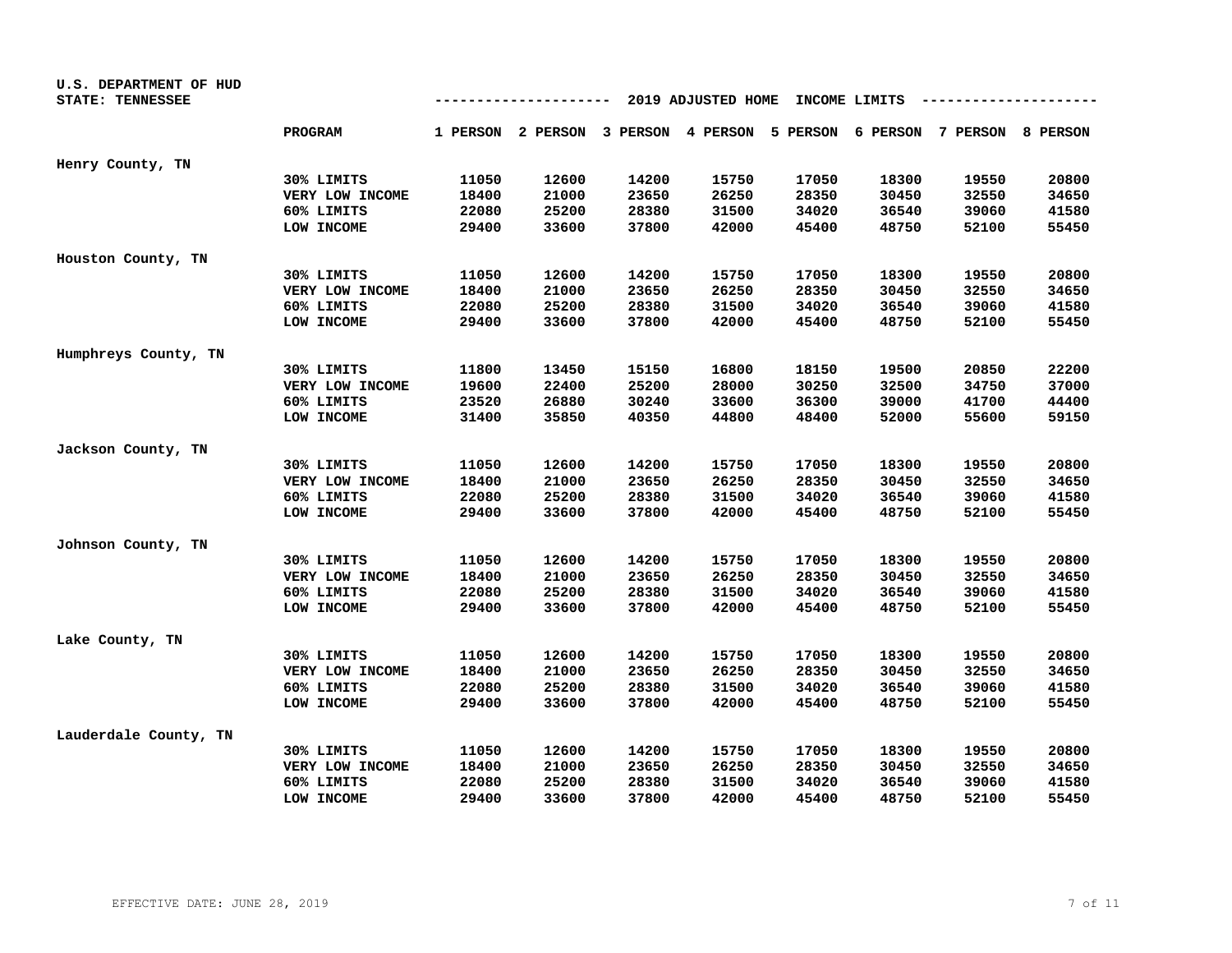| U.S. DEPARTMENT OF HUD |                 |                                            |       |       |       |       |       |                                                                         |       |  |  |
|------------------------|-----------------|--------------------------------------------|-------|-------|-------|-------|-------|-------------------------------------------------------------------------|-------|--|--|
| STATE: TENNESSEE       |                 | 2019 ADJUSTED HOME<br>INCOME LIMITS<br>--- |       |       |       |       |       |                                                                         |       |  |  |
|                        | <b>PROGRAM</b>  |                                            |       |       |       |       |       | 1 PERSON 2 PERSON 3 PERSON 4 PERSON 5 PERSON 6 PERSON 7 PERSON 8 PERSON |       |  |  |
| Lawrence County, TN    |                 |                                            |       |       |       |       |       |                                                                         |       |  |  |
|                        | 30% LIMITS      | 11050                                      | 12600 | 14200 | 15750 | 17050 | 18300 | 19550                                                                   | 20800 |  |  |
|                        | VERY LOW INCOME | 18400                                      | 21000 | 23650 | 26250 | 28350 | 30450 | 32550                                                                   | 34650 |  |  |
|                        | 60% LIMITS      | 22080                                      | 25200 | 28380 | 31500 | 34020 | 36540 | 39060                                                                   | 41580 |  |  |
|                        | LOW INCOME      | 29400                                      | 33600 | 37800 | 42000 | 45400 | 48750 | 52100                                                                   | 55450 |  |  |
| Lewis County, TN       |                 |                                            |       |       |       |       |       |                                                                         |       |  |  |
|                        | 30% LIMITS      | 11050                                      | 12600 | 14200 | 15750 | 17050 | 18300 | 19550                                                                   | 20800 |  |  |
|                        | VERY LOW INCOME | 18400                                      | 21000 | 23650 | 26250 | 28350 | 30450 | 32550                                                                   | 34650 |  |  |
|                        | 60% LIMITS      | 22080                                      | 25200 | 28380 | 31500 | 34020 | 36540 | 39060                                                                   | 41580 |  |  |
|                        | LOW INCOME      | 29400                                      | 33600 | 37800 | 42000 | 45400 | 48750 | 52100                                                                   | 55450 |  |  |
| Lincoln County, TN     |                 |                                            |       |       |       |       |       |                                                                         |       |  |  |
|                        | 30% LIMITS      | 11050                                      | 12600 | 14200 | 15750 | 17050 | 18300 | 19550                                                                   | 20800 |  |  |
|                        | VERY LOW INCOME | 18400                                      | 21000 | 23650 | 26250 | 28350 | 30450 | 32550                                                                   | 34650 |  |  |
|                        | 60% LIMITS      | 22080                                      | 25200 | 28380 | 31500 | 34020 | 36540 | 39060                                                                   | 41580 |  |  |
|                        | LOW INCOME      | 29400                                      | 33600 | 37800 | 42000 | 45400 | 48750 | 52100                                                                   | 55450 |  |  |
| McMinn County, TN      |                 |                                            |       |       |       |       |       |                                                                         |       |  |  |
|                        | 30% LIMITS      | 11100                                      | 12650 | 14250 | 15800 | 17100 | 18350 | 19600                                                                   | 20900 |  |  |
|                        | VERY LOW INCOME | 18450                                      | 21100 | 23750 | 26350 | 28500 | 30600 | 32700                                                                   | 34800 |  |  |
|                        | 60% LIMITS      | 22140                                      | 25320 | 28500 | 31620 | 34200 | 36720 | 39240                                                                   | 41760 |  |  |
|                        | LOW INCOME      | 29550                                      | 33750 | 37950 | 42150 | 45550 | 48900 | 52300                                                                   | 55650 |  |  |
| McNairy County, TN     |                 |                                            |       |       |       |       |       |                                                                         |       |  |  |
|                        | 30% LIMITS      | 11050                                      | 12600 | 14200 | 15750 | 17050 | 18300 | 19550                                                                   | 20800 |  |  |
|                        | VERY LOW INCOME | 18400                                      | 21000 | 23650 | 26250 | 28350 | 30450 | 32550                                                                   | 34650 |  |  |
|                        | 60% LIMITS      | 22080                                      | 25200 | 28380 | 31500 | 34020 | 36540 | 39060                                                                   | 41580 |  |  |
|                        | LOW INCOME      | 29400                                      | 33600 | 37800 | 42000 | 45400 | 48750 | 52100                                                                   | 55450 |  |  |
| Marshall County, TN    |                 |                                            |       |       |       |       |       |                                                                         |       |  |  |
|                        | 30% LIMITS      | 11900                                      | 13600 | 15300 | 17000 | 18400 | 19750 | 21100                                                                   | 22450 |  |  |
|                        | VERY LOW INCOME | 19850                                      | 22700 | 25550 | 28350 | 30650 | 32900 | 35200                                                                   | 37450 |  |  |
|                        | 60% LIMITS      | 23820                                      | 27240 | 30660 | 34020 | 36780 | 39480 | 42240                                                                   | 44940 |  |  |
|                        | LOW INCOME      | 31750                                      | 36300 | 40850 | 45350 | 49000 | 52650 | 56250                                                                   | 59900 |  |  |
| Meigs County, TN       |                 |                                            |       |       |       |       |       |                                                                         |       |  |  |
|                        | 30% LIMITS      | 11050                                      | 12600 | 14200 | 15750 | 17050 | 18300 | 19550                                                                   | 20800 |  |  |
|                        | VERY LOW INCOME | 18400                                      | 21000 | 23650 | 26250 | 28350 | 30450 | 32550                                                                   | 34650 |  |  |
|                        | 60% LIMITS      | 22080                                      | 25200 | 28380 | 31500 | 34020 | 36540 | 39060                                                                   | 41580 |  |  |
|                        | LOW INCOME      | 29400                                      | 33600 | 37800 | 42000 | 45400 | 48750 | 52100                                                                   | 55450 |  |  |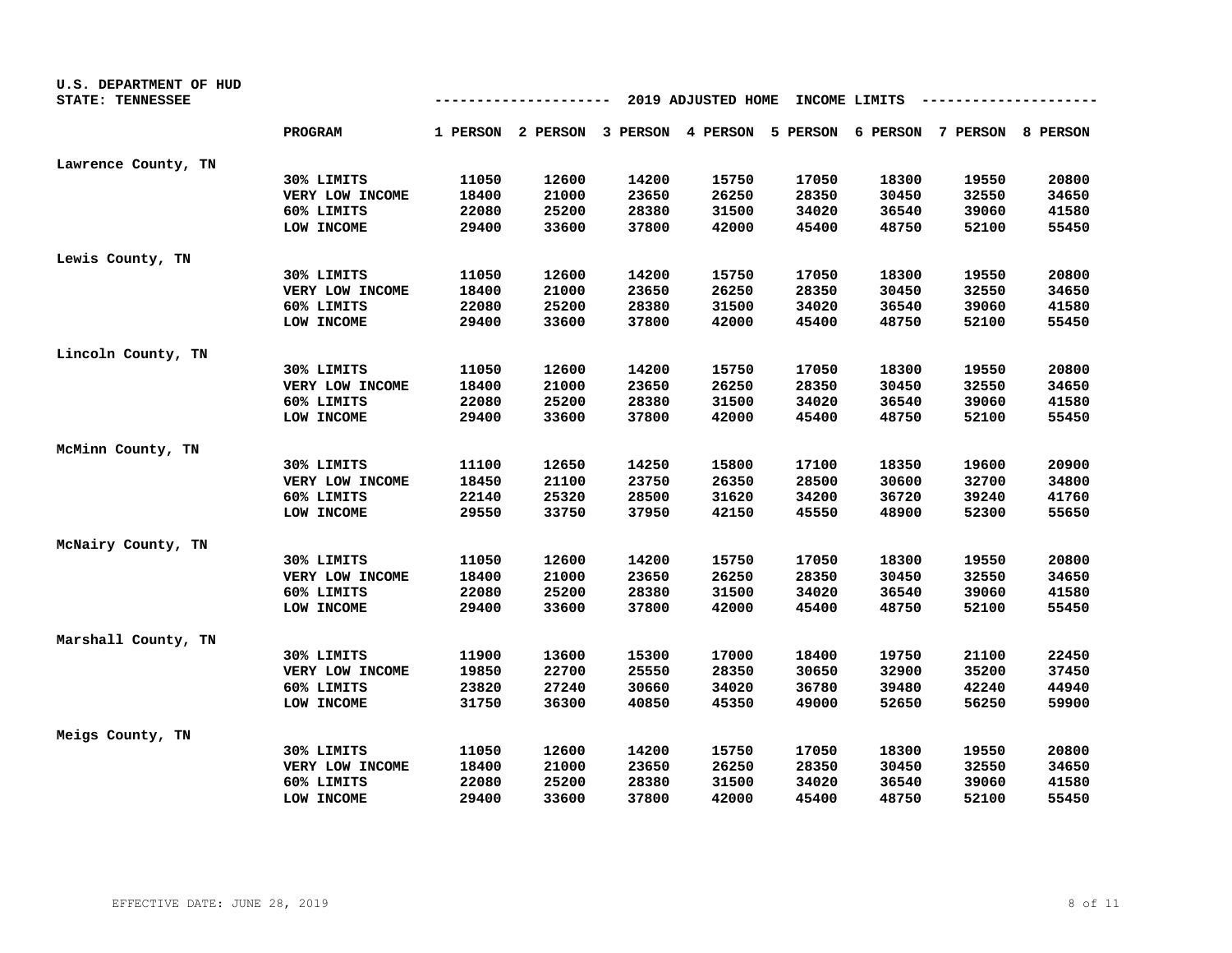| U.S. DEPARTMENT OF HUD |                 |       |       |       |                    |       |               |                                                                         |       |
|------------------------|-----------------|-------|-------|-------|--------------------|-------|---------------|-------------------------------------------------------------------------|-------|
| STATE: TENNESSEE       |                 |       |       | ---   | 2019 ADJUSTED HOME |       | INCOME LIMITS |                                                                         |       |
|                        | <b>PROGRAM</b>  |       |       |       |                    |       |               | 1 PERSON 2 PERSON 3 PERSON 4 PERSON 5 PERSON 6 PERSON 7 PERSON 8 PERSON |       |
| Monroe County, TN      |                 |       |       |       |                    |       |               |                                                                         |       |
|                        | 30% LIMITS      | 11050 | 12600 | 14200 | 15750              | 17050 | 18300         | 19550                                                                   | 20800 |
|                        | VERY LOW INCOME | 18400 | 21000 | 23650 | 26250              | 28350 | 30450         | 32550                                                                   | 34650 |
|                        | 60% LIMITS      | 22080 | 25200 | 28380 | 31500              | 34020 | 36540         | 39060                                                                   | 41580 |
|                        | LOW INCOME      | 29400 | 33600 | 37800 | 42000              | 45400 | 48750         | 52100                                                                   | 55450 |
| Moore County, TN       |                 |       |       |       |                    |       |               |                                                                         |       |
|                        | 30% LIMITS      | 13000 | 14850 | 16700 | 18550              | 20050 | 21550         | 23050                                                                   | 24500 |
|                        | VERY LOW INCOME | 21650 | 24750 | 27850 | 30900              | 33400 | 35850         | 38350                                                                   | 40800 |
|                        | 60% LIMITS      | 25980 | 29700 | 33420 | 37080              | 40080 | 43020         | 46020                                                                   | 48960 |
|                        | LOW INCOME      | 34650 | 39600 | 44550 | 49450              | 53450 | 57400         | 61350                                                                   | 65300 |
| Obion County, TN       |                 |       |       |       |                    |       |               |                                                                         |       |
|                        | 30% LIMITS      | 11050 | 12600 | 14200 | 15750              | 17050 | 18300         | 19550                                                                   | 20800 |
|                        | VERY LOW INCOME | 18400 | 21000 | 23650 | 26250              | 28350 | 30450         | 32550                                                                   | 34650 |
|                        | 60% LIMITS      | 22080 | 25200 | 28380 | 31500              | 34020 | 36540         | 39060                                                                   | 41580 |
|                        | LOW INCOME      | 29400 | 33600 | 37800 | 42000              | 45400 | 48750         | 52100                                                                   | 55450 |
| Overton County, TN     |                 |       |       |       |                    |       |               |                                                                         |       |
|                        | 30% LIMITS      | 11050 | 12600 | 14200 | 15750              | 17050 | 18300         | 19550                                                                   | 20800 |
|                        | VERY LOW INCOME | 18400 | 21000 | 23650 | 26250              | 28350 | 30450         | 32550                                                                   | 34650 |
|                        | 60% LIMITS      | 22080 | 25200 | 28380 | 31500              | 34020 | 36540         | 39060                                                                   | 41580 |
|                        | LOW INCOME      | 29400 | 33600 | 37800 | 42000              | 45400 | 48750         | 52100                                                                   | 55450 |
| Perry County, TN       |                 |       |       |       |                    |       |               |                                                                         |       |
|                        | 30% LIMITS      | 11050 | 12600 | 14200 | 15750              | 17050 | 18300         | 19550                                                                   | 20800 |
|                        | VERY LOW INCOME | 18400 | 21000 | 23650 | 26250              | 28350 | 30450         | 32550                                                                   | 34650 |
|                        | 60% LIMITS      | 22080 | 25200 | 28380 | 31500              | 34020 | 36540         | 39060                                                                   | 41580 |
|                        | LOW INCOME      | 29400 | 33600 | 37800 | 42000              | 45400 | 48750         | 52100                                                                   | 55450 |
| Pickett County, TN     |                 |       |       |       |                    |       |               |                                                                         |       |
|                        | 30% LIMITS      | 11050 | 12600 | 14200 | 15750              | 17050 | 18300         | 19550                                                                   | 20800 |
|                        | VERY LOW INCOME | 18400 | 21000 | 23650 | 26250              | 28350 | 30450         | 32550                                                                   | 34650 |
|                        | 60% LIMITS      | 22080 | 25200 | 28380 | 31500              | 34020 | 36540         | 39060                                                                   | 41580 |
|                        | LOW INCOME      | 29400 | 33600 | 37800 | 42000              | 45400 | 48750         | 52100                                                                   | 55450 |
| Putnam County, TN      |                 |       |       |       |                    |       |               |                                                                         |       |
|                        | 30% LIMITS      | 11600 | 13250 | 14900 | 16550              | 17900 | 19200         | 20550                                                                   | 21850 |
|                        | VERY LOW INCOME | 19300 | 22050 | 24800 | 27550              | 29800 | 32000         | 34200                                                                   | 36400 |
|                        | 60% LIMITS      | 23160 | 26460 | 29760 | 33060              | 35760 | 38400         | 41040                                                                   | 43680 |
|                        | LOW INCOME      | 30900 | 35300 | 39700 | 44100              | 47650 | 51200         | 54700                                                                   | 58250 |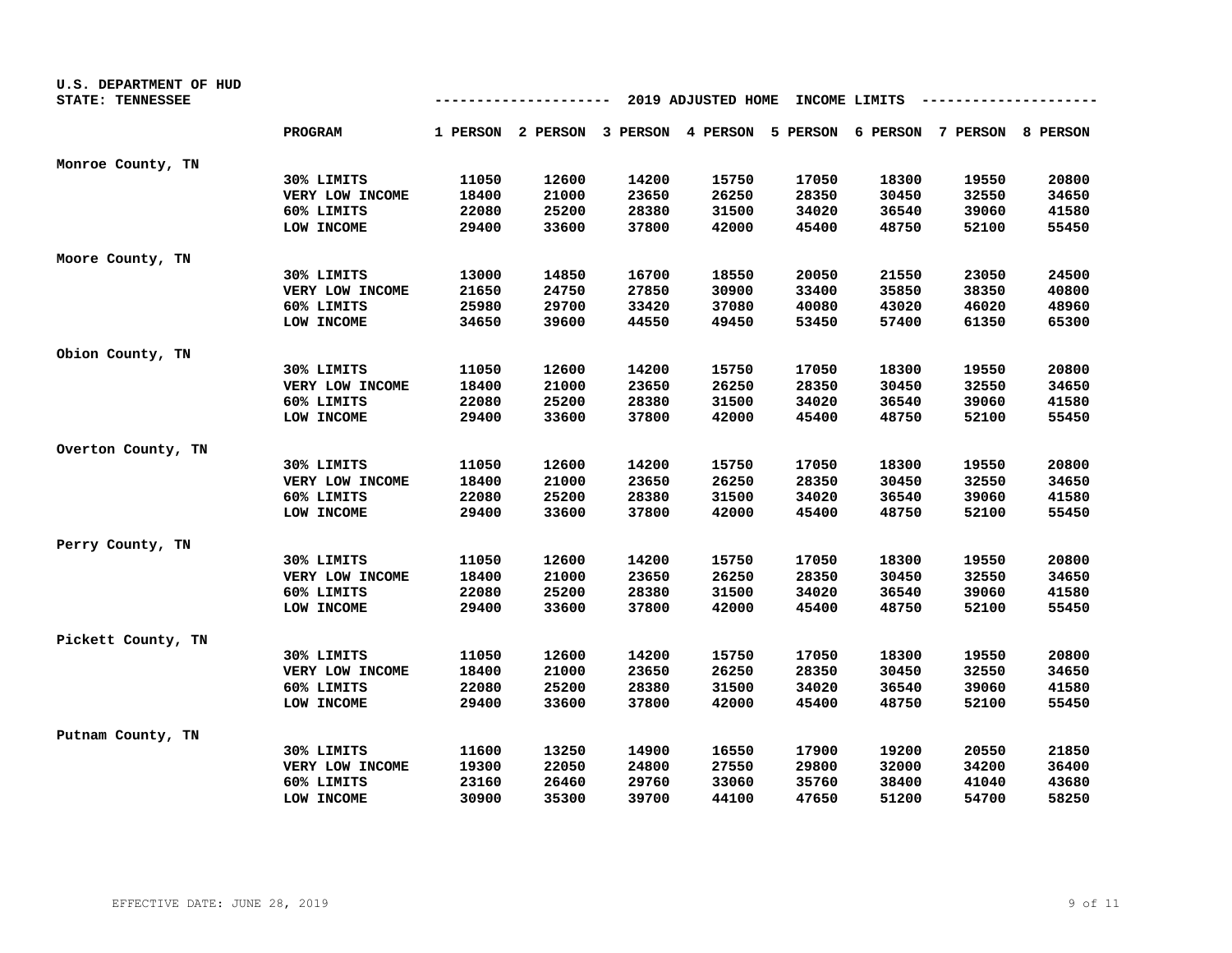| U.S. DEPARTMENT OF HUD<br>STATE: TENNESSEE |                 |       |       | ---   | 2019 ADJUSTED HOME |       | INCOME LIMITS |                                                                         |       |
|--------------------------------------------|-----------------|-------|-------|-------|--------------------|-------|---------------|-------------------------------------------------------------------------|-------|
|                                            | <b>PROGRAM</b>  |       |       |       |                    |       |               | 1 PERSON 2 PERSON 3 PERSON 4 PERSON 5 PERSON 6 PERSON 7 PERSON 8 PERSON |       |
| Rhea County, TN                            |                 |       |       |       |                    |       |               |                                                                         |       |
|                                            | 30% LIMITS      | 11150 | 12750 | 14350 | 15900              | 17200 | 18450         | 19750                                                                   | 21000 |
|                                            | VERY LOW INCOME | 18550 | 21200 | 23850 | 26500              | 28650 | 30750         | 32900                                                                   | 35000 |
|                                            | 60% LIMITS      | 22260 | 25440 | 28620 | 31800              | 34380 | 36900         | 39480                                                                   | 42000 |
|                                            | LOW INCOME      | 29700 | 33950 | 38200 | 42400              | 45800 | 49200         | 52600                                                                   | 56000 |
| Scott County, TN                           |                 |       |       |       |                    |       |               |                                                                         |       |
|                                            | 30% LIMITS      | 11050 | 12600 | 14200 | 15750              | 17050 | 18300         | 19550                                                                   | 20800 |
|                                            | VERY LOW INCOME | 18400 | 21000 | 23650 | 26250              | 28350 | 30450         | 32550                                                                   | 34650 |
|                                            | 60% LIMITS      | 22080 | 25200 | 28380 | 31500              | 34020 | 36540         | 39060                                                                   | 41580 |
|                                            | LOW INCOME      | 29400 | 33600 | 37800 | 42000              | 45400 | 48750         | 52100                                                                   | 55450 |
| Sevier County, TN                          |                 |       |       |       |                    |       |               |                                                                         |       |
|                                            | 30% LIMITS      | 11700 | 13400 | 15050 | 16700              | 18050 | 19400         | 20750                                                                   | 22050 |
|                                            | VERY LOW INCOME | 19500 | 22250 | 25050 | 27800              | 30050 | 32250         | 34500                                                                   | 36700 |
|                                            | 60% LIMITS      | 23400 | 26700 | 30060 | 33360              | 36060 | 38700         | 41400                                                                   | 44040 |
|                                            | LOW INCOME      | 31150 | 35600 | 40050 | 44500              | 48100 | 51650         | 55200                                                                   | 58750 |
| Stewart County, TN                         |                 |       |       |       |                    |       |               |                                                                         |       |
|                                            | 30% LIMITS      | 11850 | 13550 | 15250 | 16900              | 18300 | 19650         | 21000                                                                   | 22350 |
|                                            | VERY LOW INCOME | 19750 | 22550 | 25350 | 28150              | 30450 | 32700         | 34950                                                                   | 37200 |
|                                            | 60% LIMITS      | 23700 | 27060 | 30420 | 33780              | 36540 | 39240         | 41940                                                                   | 44640 |
|                                            | LOW INCOME      | 31550 | 36050 | 40550 | 45050              | 48700 | 52300         | 55900                                                                   | 59500 |
| Van Buren County, TN                       |                 |       |       |       |                    |       |               |                                                                         |       |
|                                            | 30% LIMITS      | 11050 | 12600 | 14200 | 15750              | 17050 | 18300         | 19550                                                                   | 20800 |
|                                            | VERY LOW INCOME | 18400 | 21000 | 23650 | 26250              | 28350 | 30450         | 32550                                                                   | 34650 |
|                                            | 60% LIMITS      | 22080 | 25200 | 28380 | 31500              | 34020 | 36540         | 39060                                                                   | 41580 |
|                                            | LOW INCOME      | 29400 | 33600 | 37800 | 42000              | 45400 | 48750         | 52100                                                                   | 55450 |
| Warren County, TN                          |                 |       |       |       |                    |       |               |                                                                         |       |
|                                            | 30% LIMITS      | 11050 | 12600 | 14200 | 15750              | 17050 | 18300         | 19550                                                                   | 20800 |
|                                            | VERY LOW INCOME | 18400 | 21000 | 23650 | 26250              | 28350 | 30450         | 32550                                                                   | 34650 |
|                                            | 60% LIMITS      | 22080 | 25200 | 28380 | 31500              | 34020 | 36540         | 39060                                                                   | 41580 |
|                                            | LOW INCOME      | 29400 | 33600 | 37800 | 42000              | 45400 | 48750         | 52100                                                                   | 55450 |
| Wayne County, TN                           |                 |       |       |       |                    |       |               |                                                                         |       |
|                                            | 30% LIMITS      | 11050 | 12600 | 14200 | 15750              | 17050 | 18300         | 19550                                                                   | 20800 |
|                                            | VERY LOW INCOME | 18400 | 21000 | 23650 | 26250              | 28350 | 30450         | 32550                                                                   | 34650 |
|                                            | 60% LIMITS      | 22080 | 25200 | 28380 | 31500              | 34020 | 36540         | 39060                                                                   | 41580 |
|                                            | LOW INCOME      | 29400 | 33600 | 37800 | 42000              | 45400 | 48750         | 52100                                                                   | 55450 |